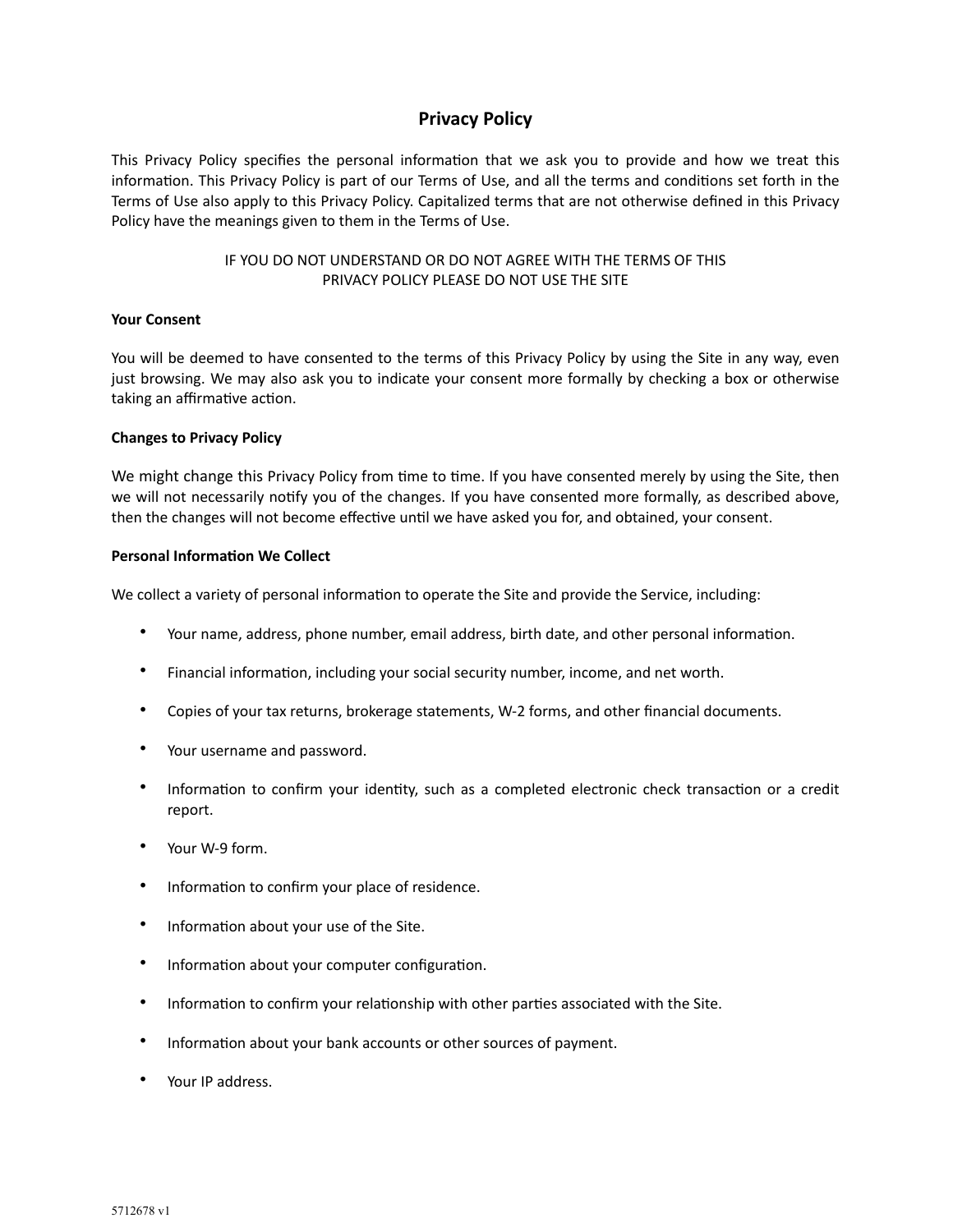#### **How We Use Your Personal Information**

We use your personal information to:

- Verify that you are permitted to use and invest through the Site.
- Keep track of your investments.
- Guard against fraud.
- Comply with applicable law.
- Answer your questions.
- Protect our rights.
- Send to third parties at your request.
- Process your transactions at the Site.
- Determine whether your computer information is compatible with the Site.
- Keep track of your use of the Site.
- Send you information about your investments.
- Notify you of other possible investments in which you might have an interest.
- Analyze use of the Site.
- Improve the Site.
- Send you information about the Site.
- Send you materials about us.
- Other purposes we disclose to you.

# **What We Provide To Third Parties**

We do not provide any third party with any of your personal information except in these situations:

- We use third parties to perform services for the Site, such as hosting services, electronic signature providers, electronic payment service providers, and services that verify the qualification of investors. Each of these third parties will need some of your personal and/or financial information to perform their services.
- If you invest, we will identify you on tax returns and other government forms.
- We will provide information if we believe we are required to do so by law.
- If our company is sold, all information will be transferred to our successor.
- If you choose to participate in discussions or messages boards at the Site, other users will be able to see your name (but not any other personal information) and any other information you voluntarily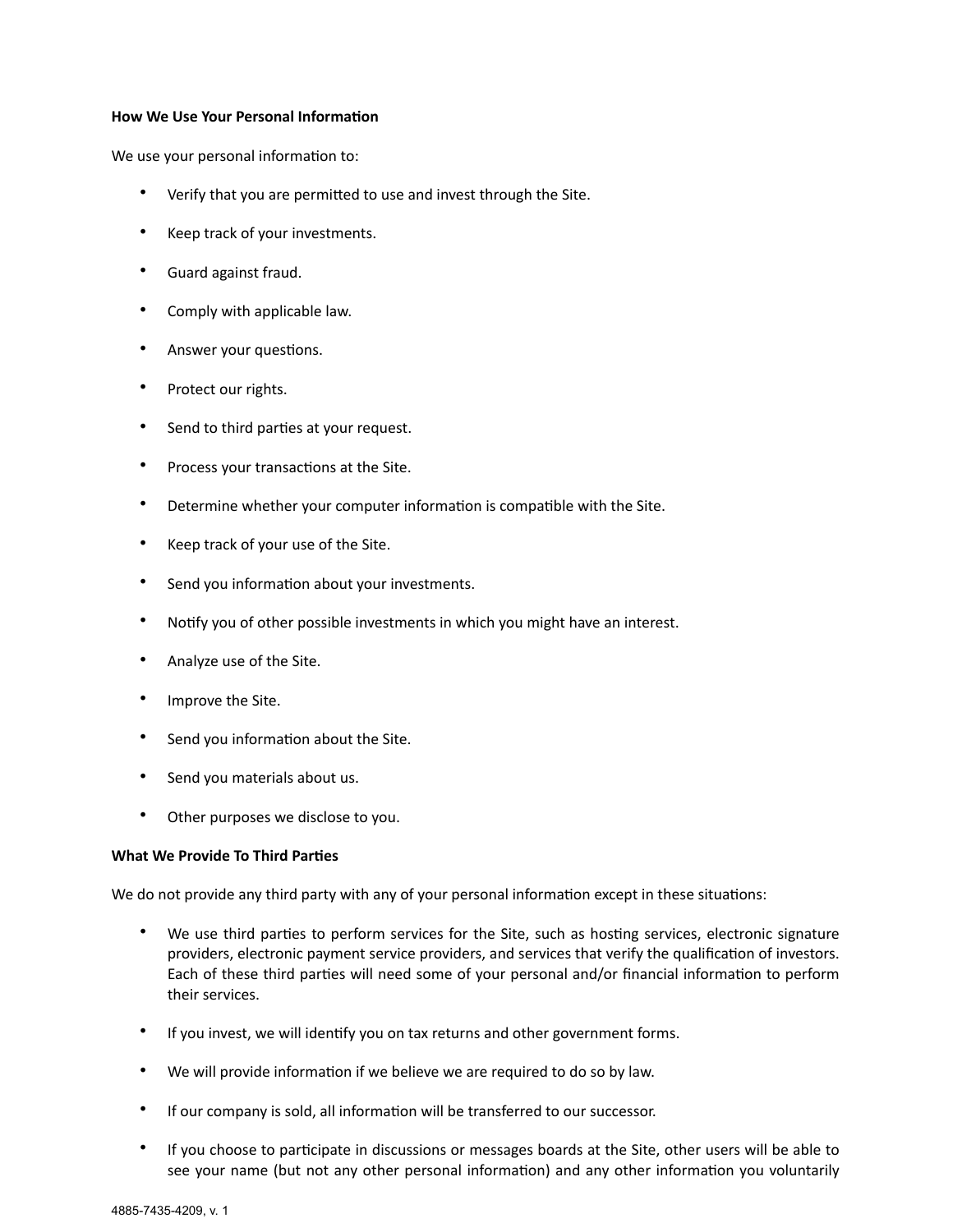provide to be seen.

We do not provide any of your personal information to third parties for marketing purposes.

#### **Our Affiliates**

We may provide information to one or more of our affiliates, meaning a company that we control or that is under common control with us. All of our affiliates will also be bound by the terms of this Privacy Policy.

# **Notifications and Communications from Us**

We will send you email notifications from time to time. For example, we may send you emails:

- To confirm your registration.
- To provide you with legal notices.
- To notify you of new investment opportunities.
- When the online profile you created is changed.
- To ask you to participate in surveys, or otherwise provide feedback.
- To confirm your investment in a project.
- To ask you for information.

You may also receive emails from third party providers.

#### **Modifying and Deleting Information**

To modify or delete your personal information, please log in and update your profile. We may retain certain information as required by law or for necessary business purposes.

#### **How We Protect Your Information**

We have put in place systems designed to protect your personal information, including:

- We employ a secure channel, using Secure Sockets Layer encryption, the standard for secure Internet network connections, to protect information exchanged over the Internet between your web browser and our servers.
- Our employees and agents are required to abide by this Privacy Policy.
- We use automated tools to monitor network traffic to identify unauthorized attempts to upload information, change information, or otherwise seek to gain unauthorized entry into our systems.
- We take additional steps to protect especially sensitive information.
- In general, we use the same level of data encryption that is used by banks.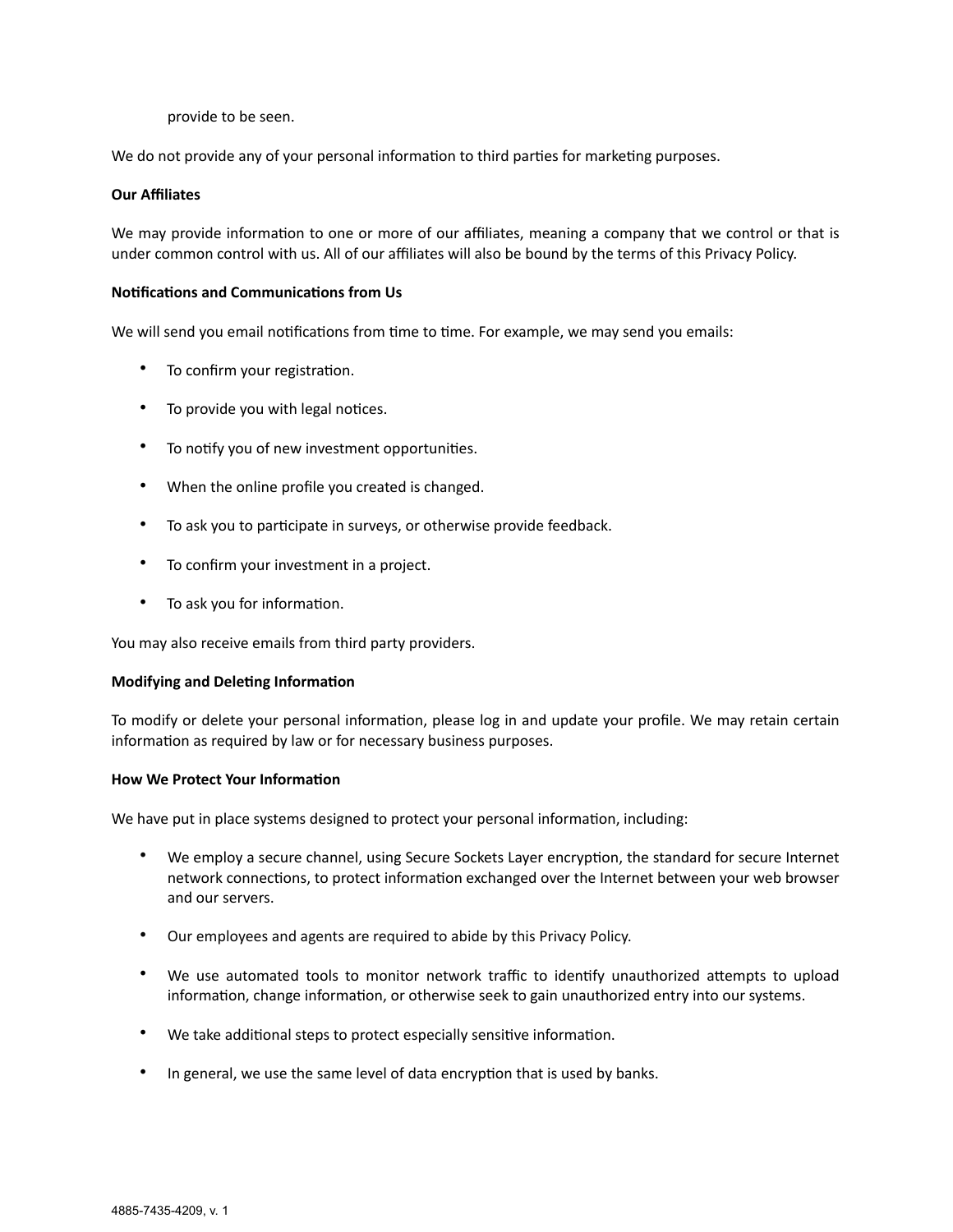Nevertheless, no security system is perfect. We cannot guaranty that your personal information will remain private.

#### **Cookies, Etc.**

A cookie is a small amount of data sent to your browser from our computer. We use cookies to provide you with a tailored user experience and to make it easier for you to use a website upon a future visit. You may set your browser so that it does not accept cookies, although this would affect the usability of the Site.

We or our service providers (such as Google Analytics) may collect data related to your use of the Service, including which of our pages you access, the frequency of such access, and your product and service preferences. This data collection may be accomplished by using cookies, web beacons, page tags or similar electronic tools. Such web surfing data may include your Internet Protocol (IP) address, browser type, internet service provider (ISP), referring or exit pages, click stream data, operating system and the dates and times that you visit the Site. Web surfing data and similar information may be used for administrative purposes, to assess the usage, value, and performance of our online products and services, and to improve your experience with the Service. As with cookies, the web surfing information collected is aggregated, anonymous "click stream" and transactional data, and is not associated with any users as individuals.

If you would prefer not to see advertising based on your personal preferences, you can change your personal settings in Google (look for "Ad Settings") or visit the website of the Network Advertising Initiative located at:

# <http://www.networkadvertising.org/choices/#completed>

# **Third Party Sites**

You might navigate to websites maintained by third parties by clicking on a link from our Site. For example:

- We might require you to navigate to other Sites to process transactions or for other purposes.
- From time to time we might allow third parties place banner advertisements on our Site. When you click on a banner advertisement, you are transferred from our servers to the servers of the third party.

In these and all other cases, *once you leave our Site, the terms of this Privacy Policy no longer apply and we have no control over the collection or use of personal information you provide to such websites.* We have no control over that information.

#### **Aggregated, Non-Personal Information**

We might compile personal and other information on an aggregate basis. This information could include, without limitation, the number of users who have registered for the Services, demographic information about users of the Services, and individual purchase preferences. Such aggregate information does not identify you individually. We may use aggregate information and share aggregate information with third parties for any of the purposes specified in this Privacy Policy, and for any other lawful purpose.